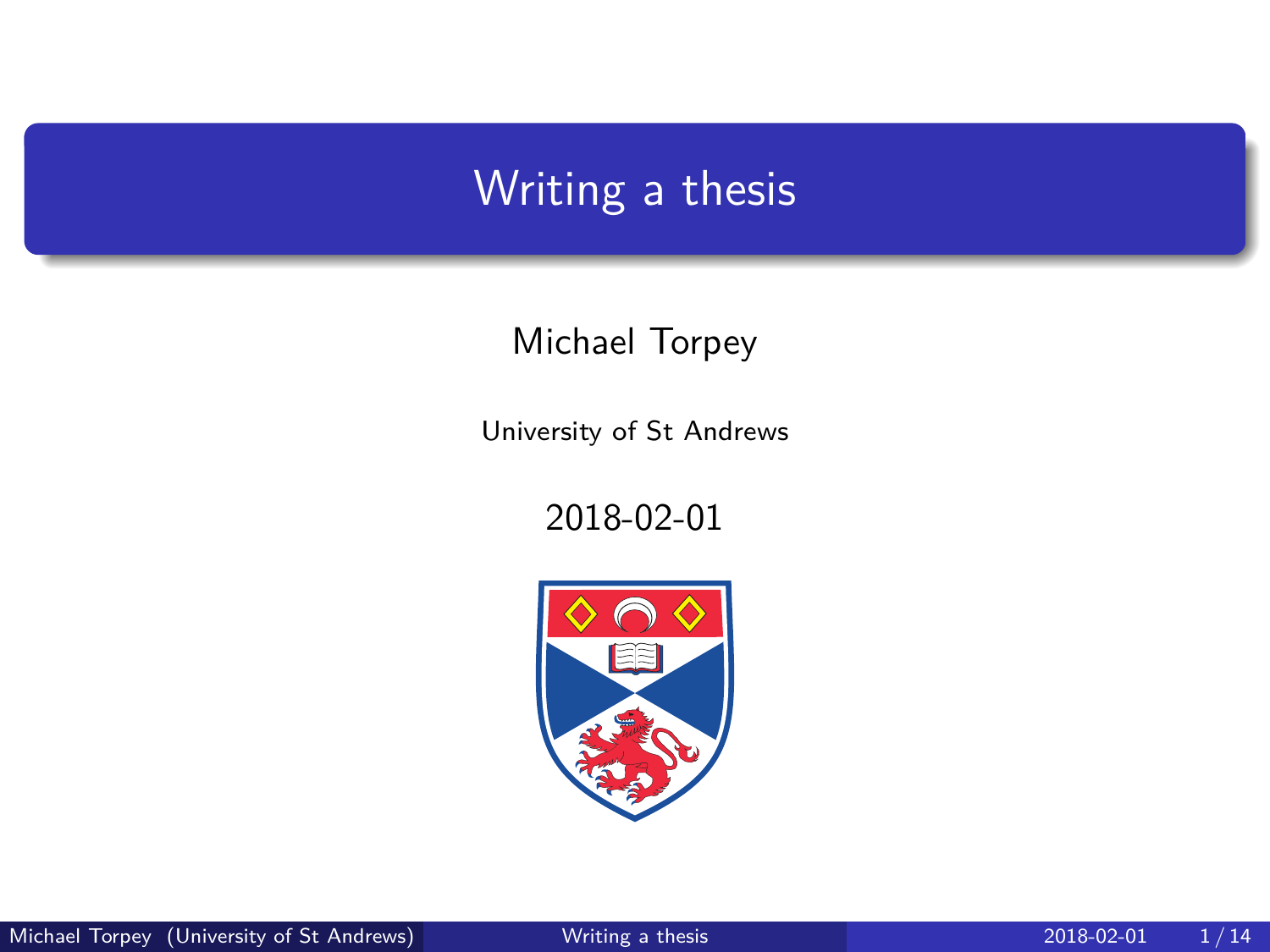From the Oxford English Dictionary:

- $\bullet$  (n.) a statement or theory that is put forward as a premise to be maintained or proved.
- $\bullet$  (n.) a long essay or dissertation involving personal research, written by a candidate for a university degree.
- $\bullet$  (n.) an unstressed syllable or part of a metrical foot in Greek or Latin verse. Often contrasted with arsis.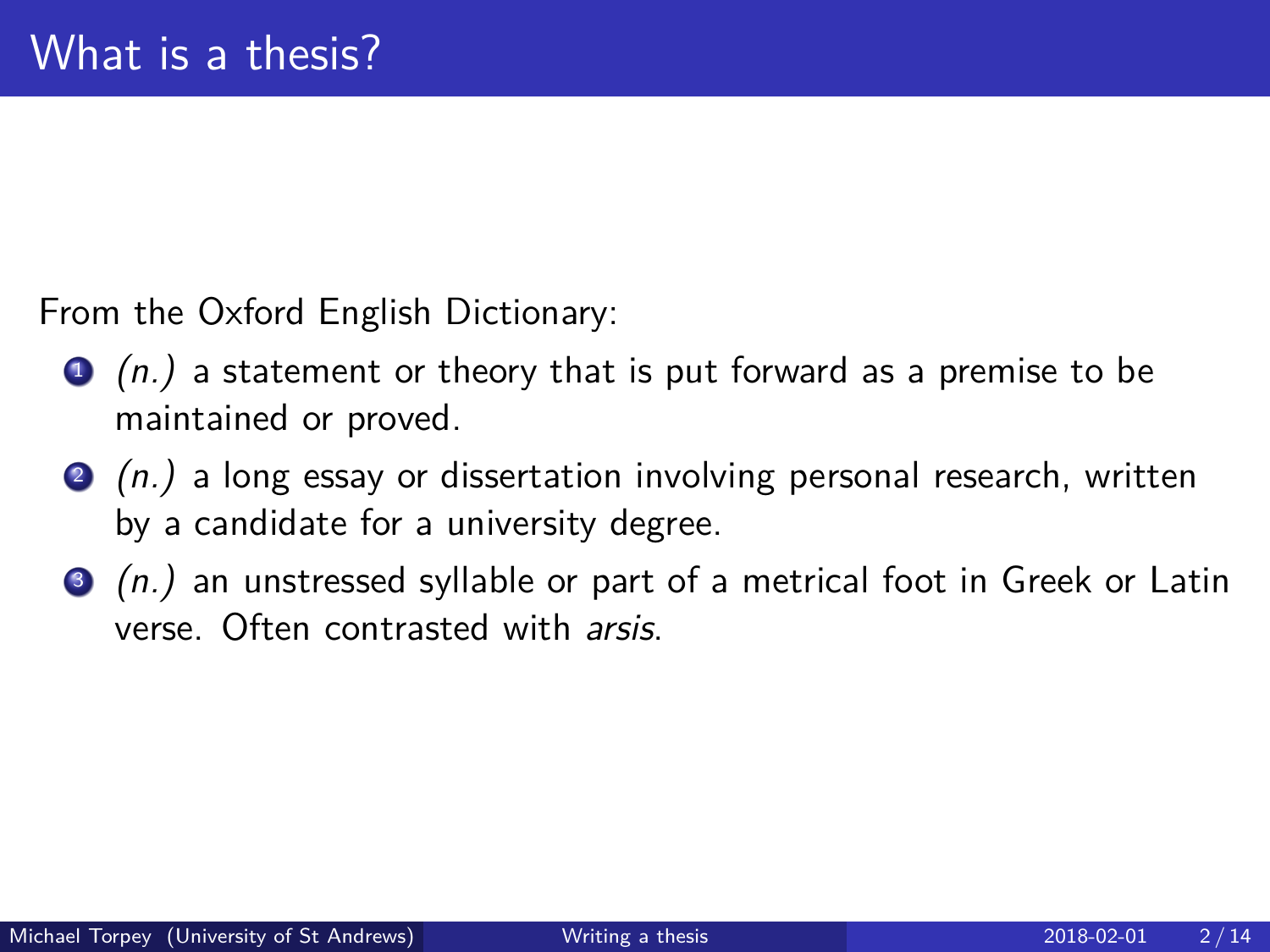Armă vir umque căn o, || Tro iae qui primus ăb oris Ităli am fat o || profug us Lav iniăque venit litora, multum il le et | ter ris iac tatus et alto vī super um, saev ae || memor em Iun onis ob Firam, multă quo que et bello || pas sus, dum conderet urbem infer retque de los || Lăti lo; genus | unde Lăt linum Alban|ique pat|res || at|que altae| moenia| Romae.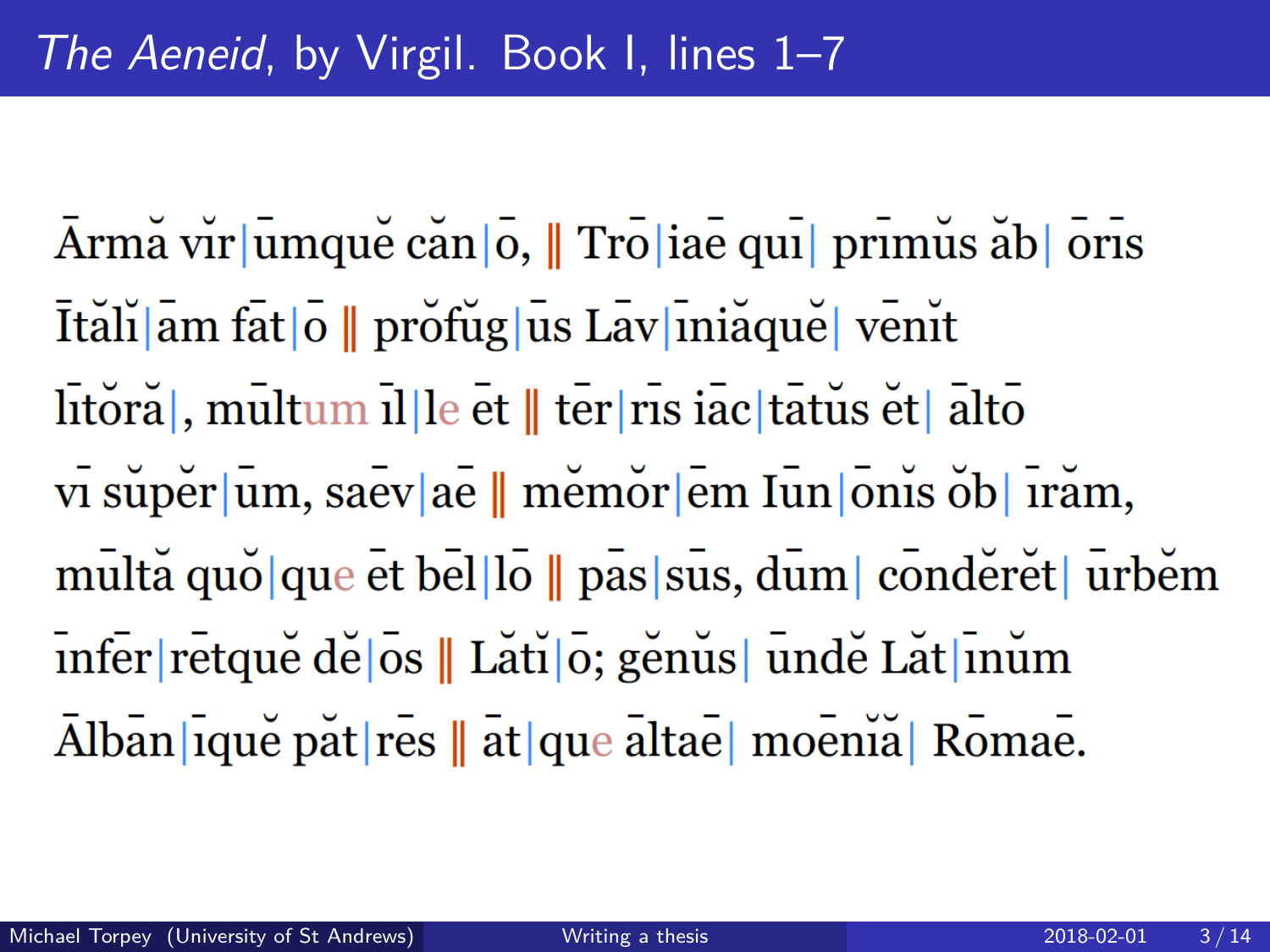- A book-length body of work describing the research you've done across the whole period of your PhD
- Word limit: 80,000
- **Contains:** 
	- $\blacktriangleright$  background material
	- $\blacktriangleright$  discussion of the field
	- $\blacktriangleright$  new results
	- $\triangleright$  rewritten versions of any papers you may have published
- Less concise than a paper
- Takes ages to write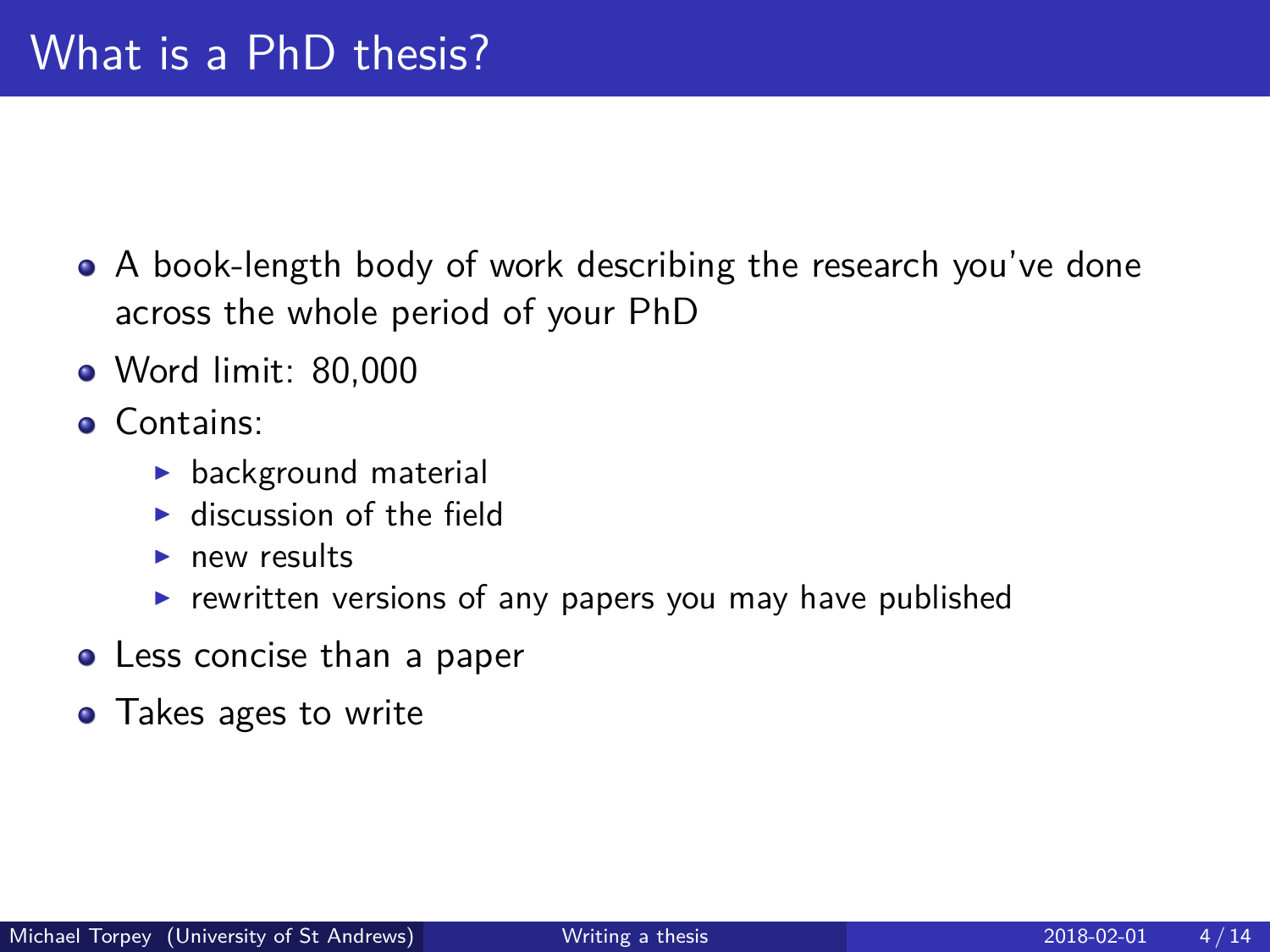## It's difficult...

- Imposter syndrome
- **·** Unsteady progress



Word count in my thesis

- **•** Hofstadter's law:
	- $\triangleright$  A task always takes longer than you expect, even when you take into account Hofstadter's Law.

Michael Torpey (University of St Andrews) [Writing a thesis](#page-0-0) 2018-02-01 5/14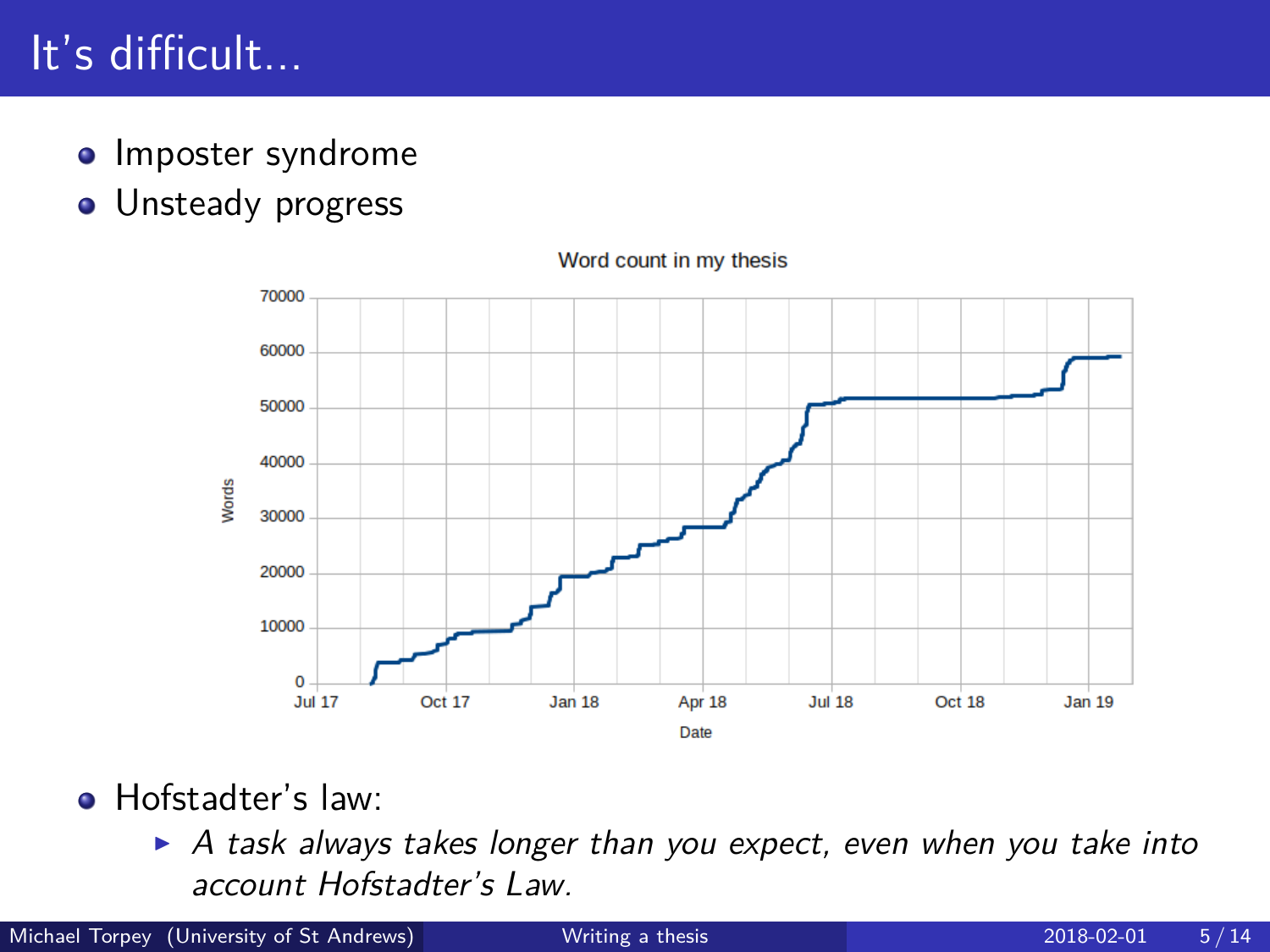- Start early
- No, seriously, start early
- Get organised!
- Keep talking to your supervisor
- Plan everything
	- $\triangleright$  Destroy the blank page!
	- $\blacktriangleright$  Plan each day/week/month
	- $\blacktriangleright$  Be flexible
- You can't work all the time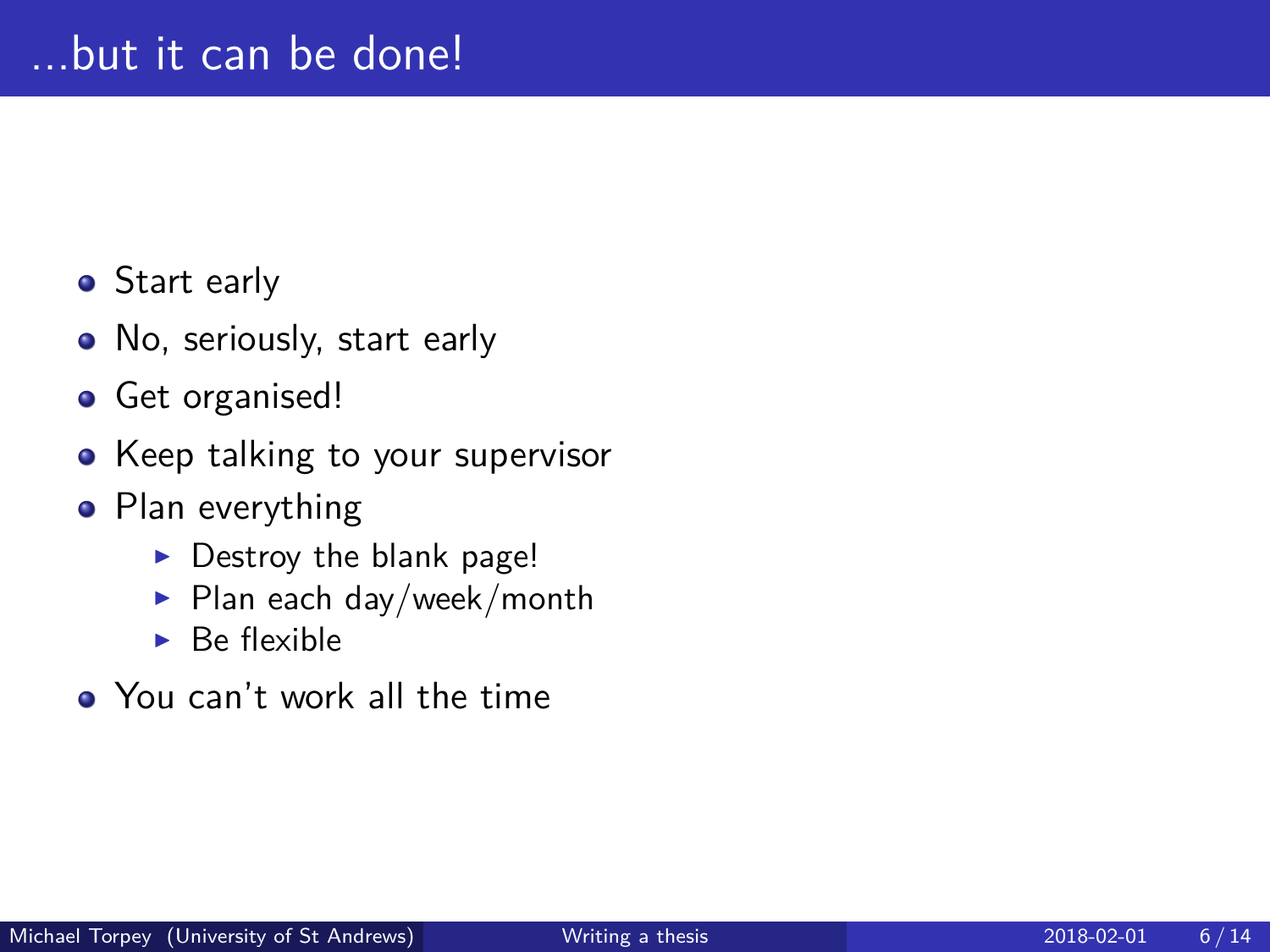- Overleaf LATEX editor: <www.overleaf.com>
- Detexify: <detexify.kirelabs.org>
- **LATEX Macros: \newcommand**

| Why write                                        | when you can write |
|--------------------------------------------------|--------------------|
| \mathbf{n}                                       | \bn                |
| \mathrel{\mathscr{R}}                            | $\setminus$ RR     |
| $\mathcal{\Lambda}\mathcal{I}\mathcal{J}}\$ \nJJ |                    |

```
\newcommand{\diag}[1]{ % Triple diagram (to show multiplication)
  \begin{tikzpicture}[scale=\bipartdiagscale, baseline={([yshift=-.8ex]current bounding box.center)}]
    \fill[gray!20] (0.8,0) rectangle (5.2,6);
    \fill(1,6)circle(.125); \fill(1,4)circle(.125); \fill(1,2)circle(.125); \fill(1,0)circle(.125);
    \fill(2,6)circle(.125); \fill(2,4)circle(.125); \fill(2,2)circle(.125); \fill(2,0)circle(.125);
    \fill(3,6)circle(.125); \fill(3,4)circle(.125); \fill(3,2)circle(.125); \fill(3,0)circle(.125);
    \fill(4,6)circle(.125); \fill(4,4)circle(.125); \fill(4,2)circle(.125); \fill(4,0)circle(.125);
    \fill(5,6)circle(.125); \fill(5,4)circle(.125); \fill(5,2)circle(.125); \fill(5,0)circle(.125);
    #1
  \end{tikzpicture}˜
}
```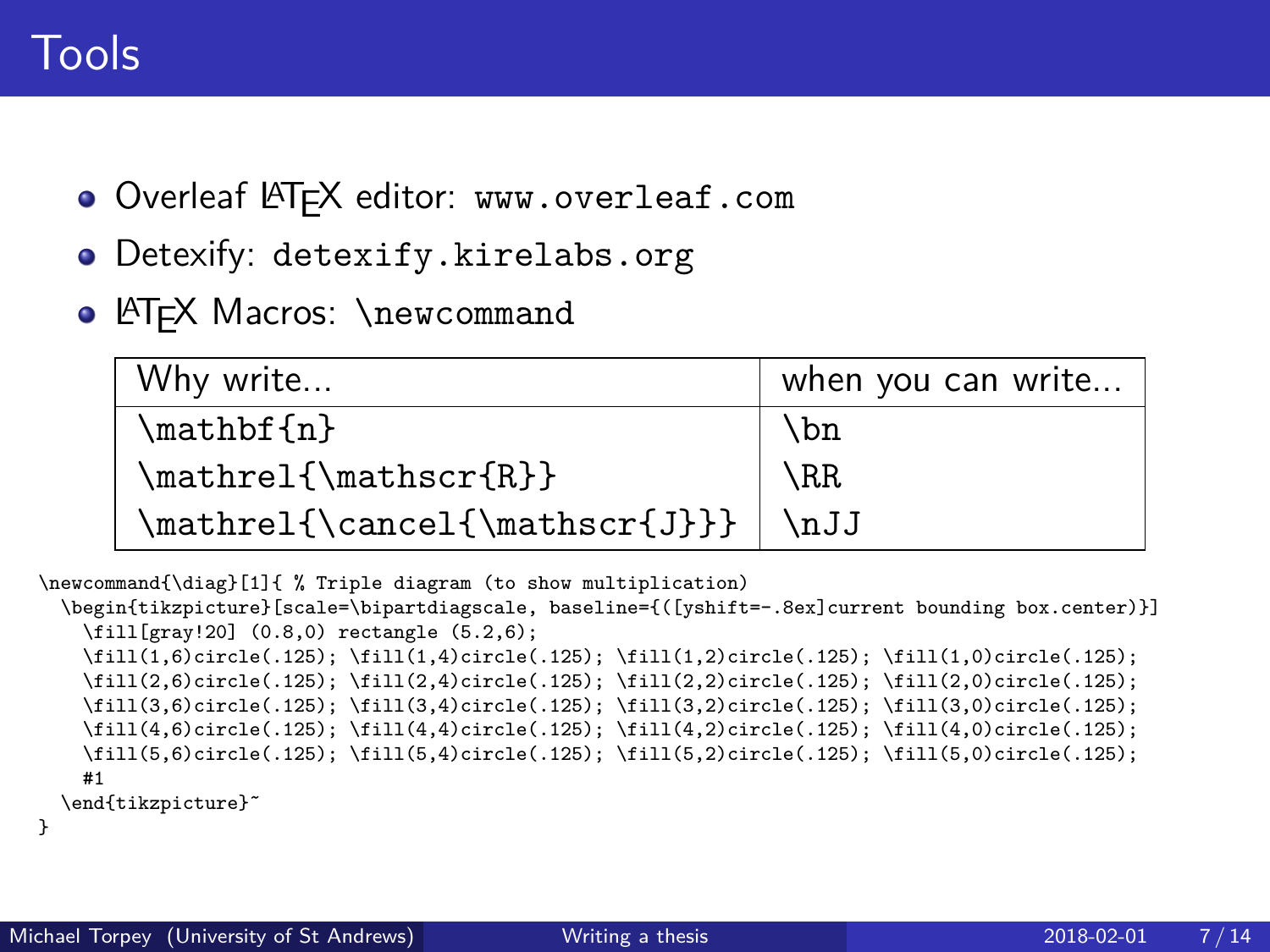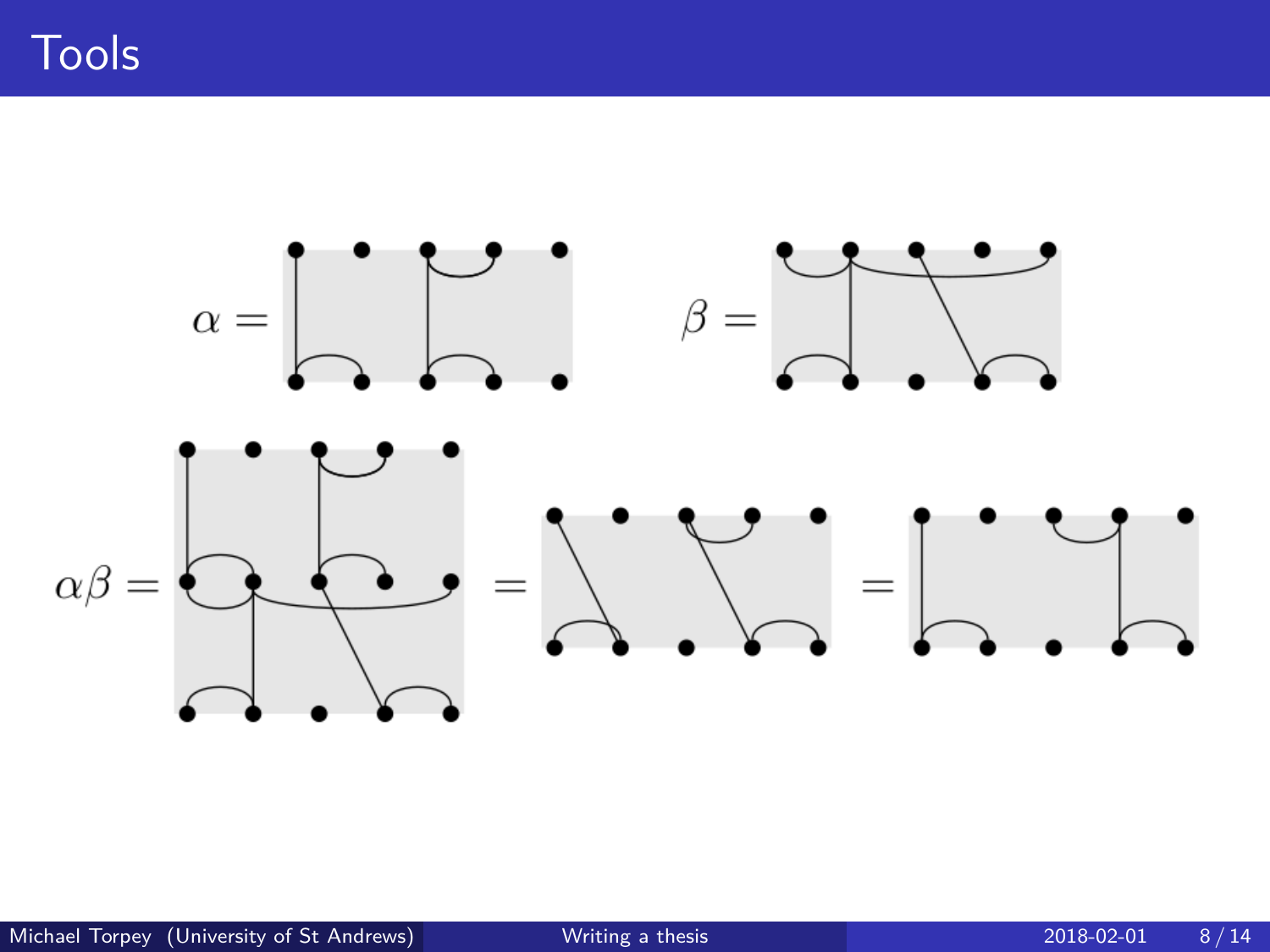- Write proper sentences
- Make an argument
- **•** Give intuition
- **•** Precision
- Don't overuse symbols
- **•** Structure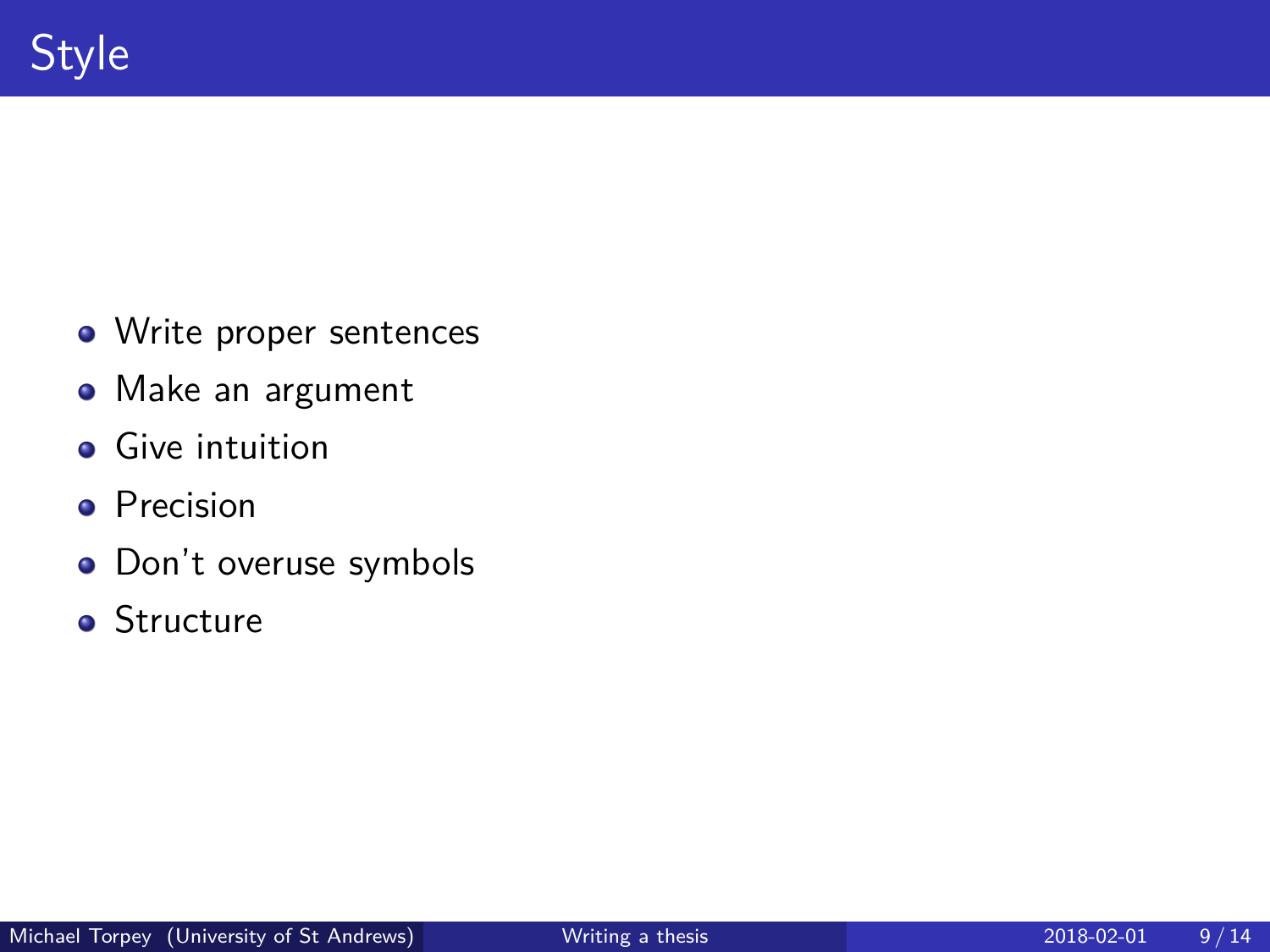### The perfect thesis

- Title page
- **•** Declarations
- **•** Abstract
- **Contents page**
- List of figures, tables and algorithms
- **•** Preface
- **•** Acknowledgements
- Chapter 1: Preliminaries
- Chapter 2: Parallel method for generating pairs
- Chapter 3: Converting between representations
- Chapter 4: Calculating congruence lattices
- Chapter 5: Congruences of the Motzkin Monoid
- Chapter 6: Principal factors and counting congruences
- Bibliography
- List of notation
- o Index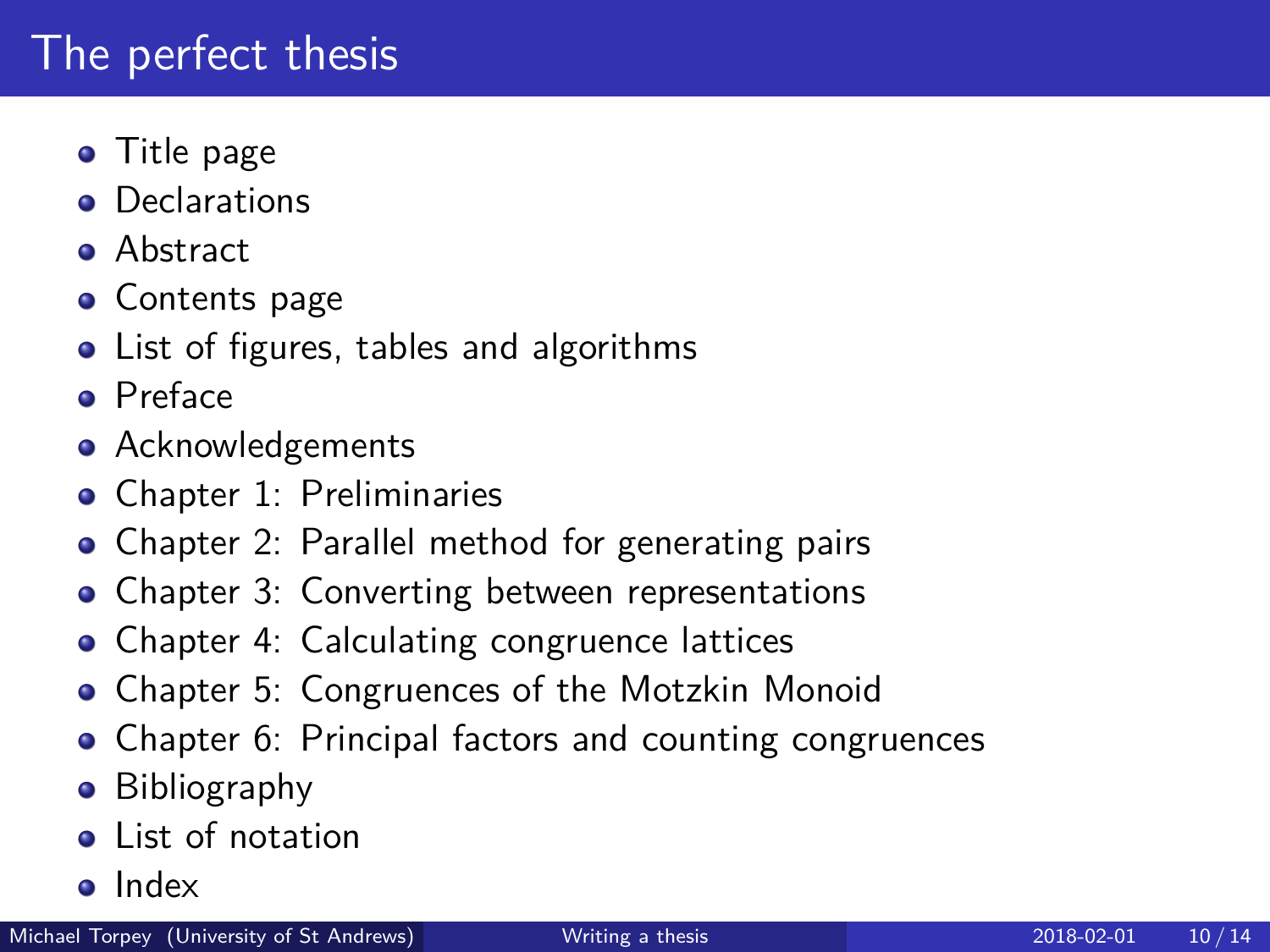- viva voce ("with living voice") an oral examination
- Nothing to worry about
- May feel adversarial
- Very fussy
- Answer questions in your thesis instead of in your viva
- A great opportunity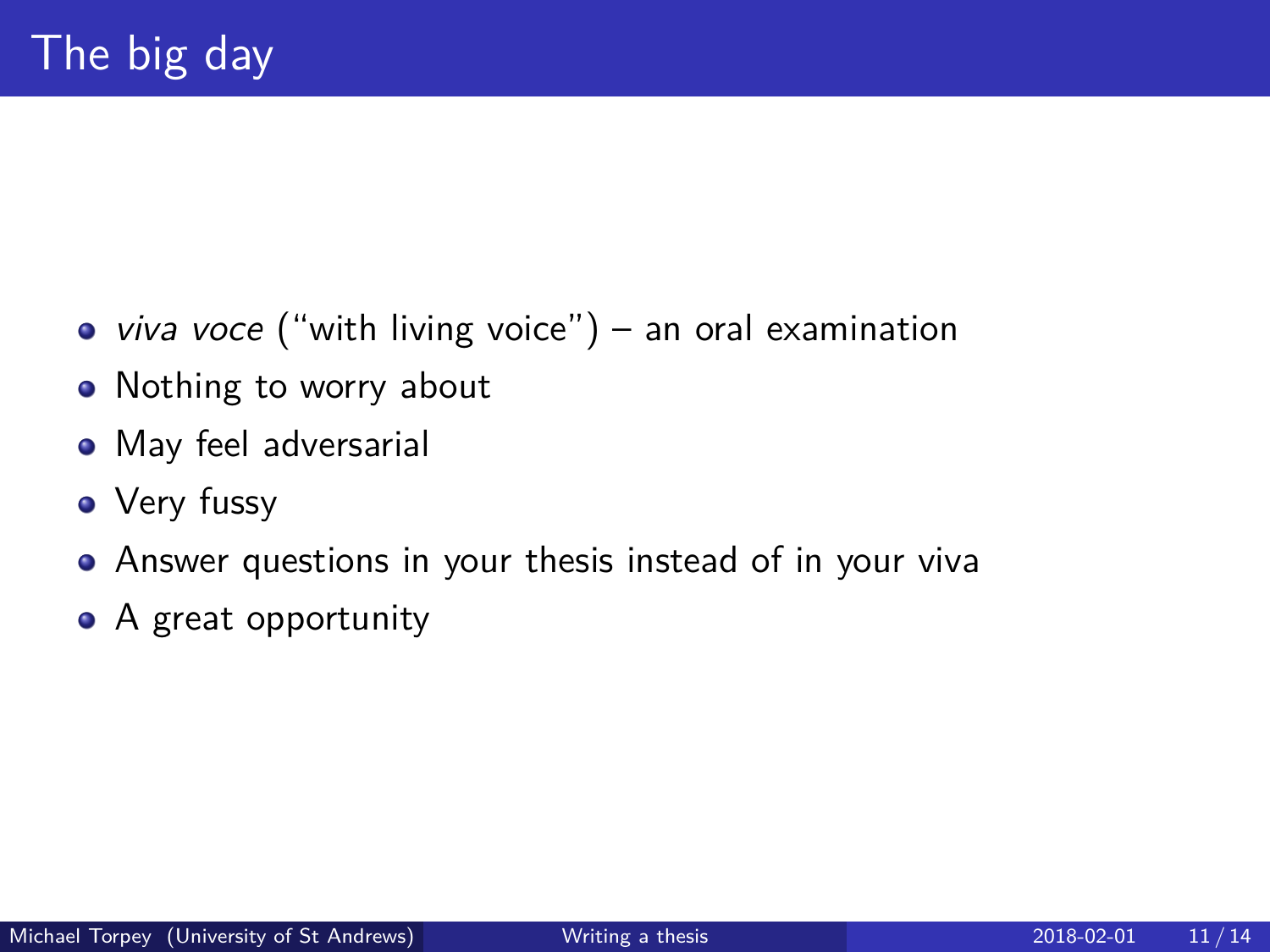#### The big day



THE BEST THESIS DEFENSE IS A GOOD THESIS OFFENSE.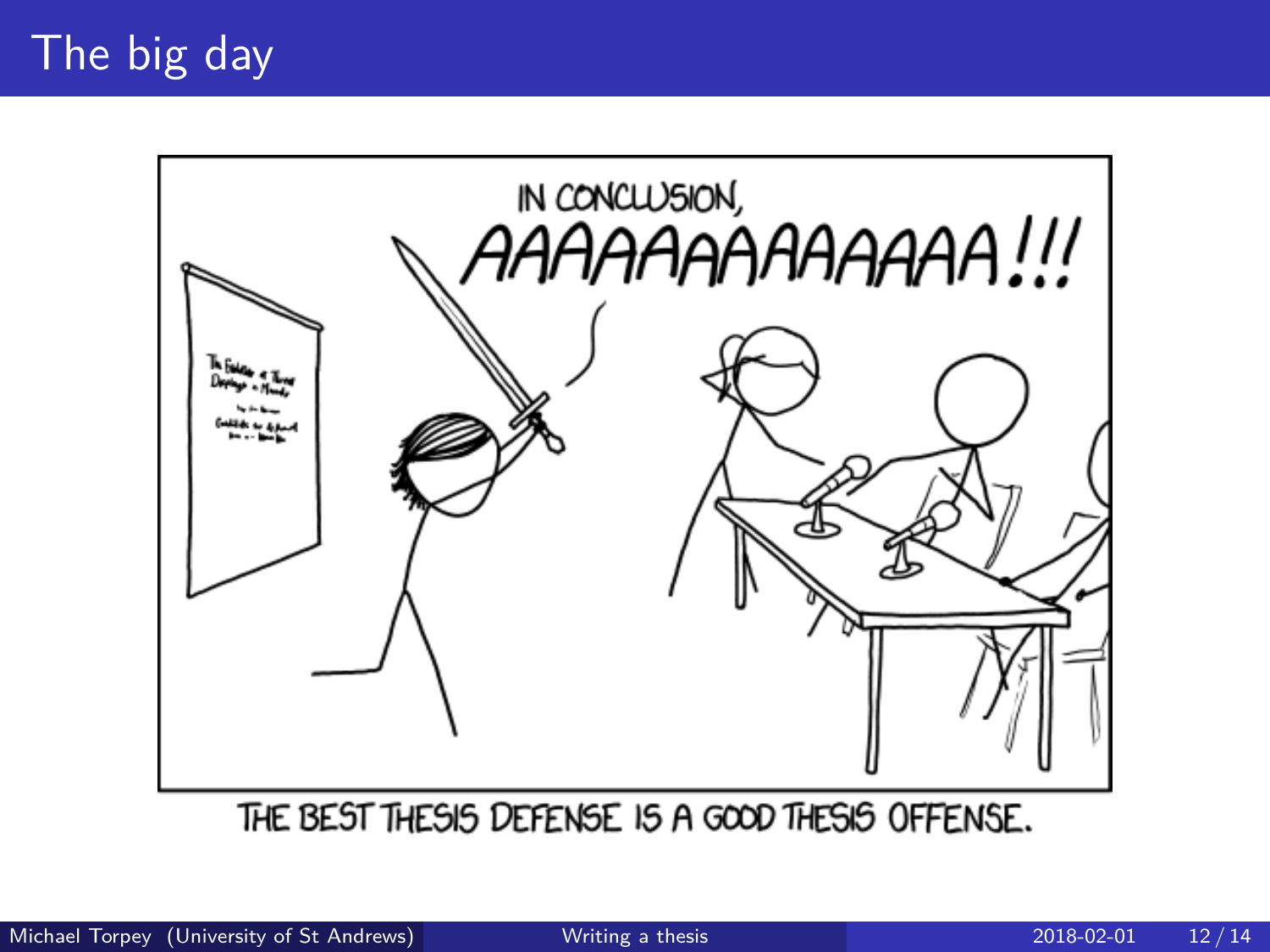#### **•** Fail

- Major corrections (12 months  $+$  second viva)
- Minor corrections (3 months)
- Typos (usually 1 month)
- **•** Pass